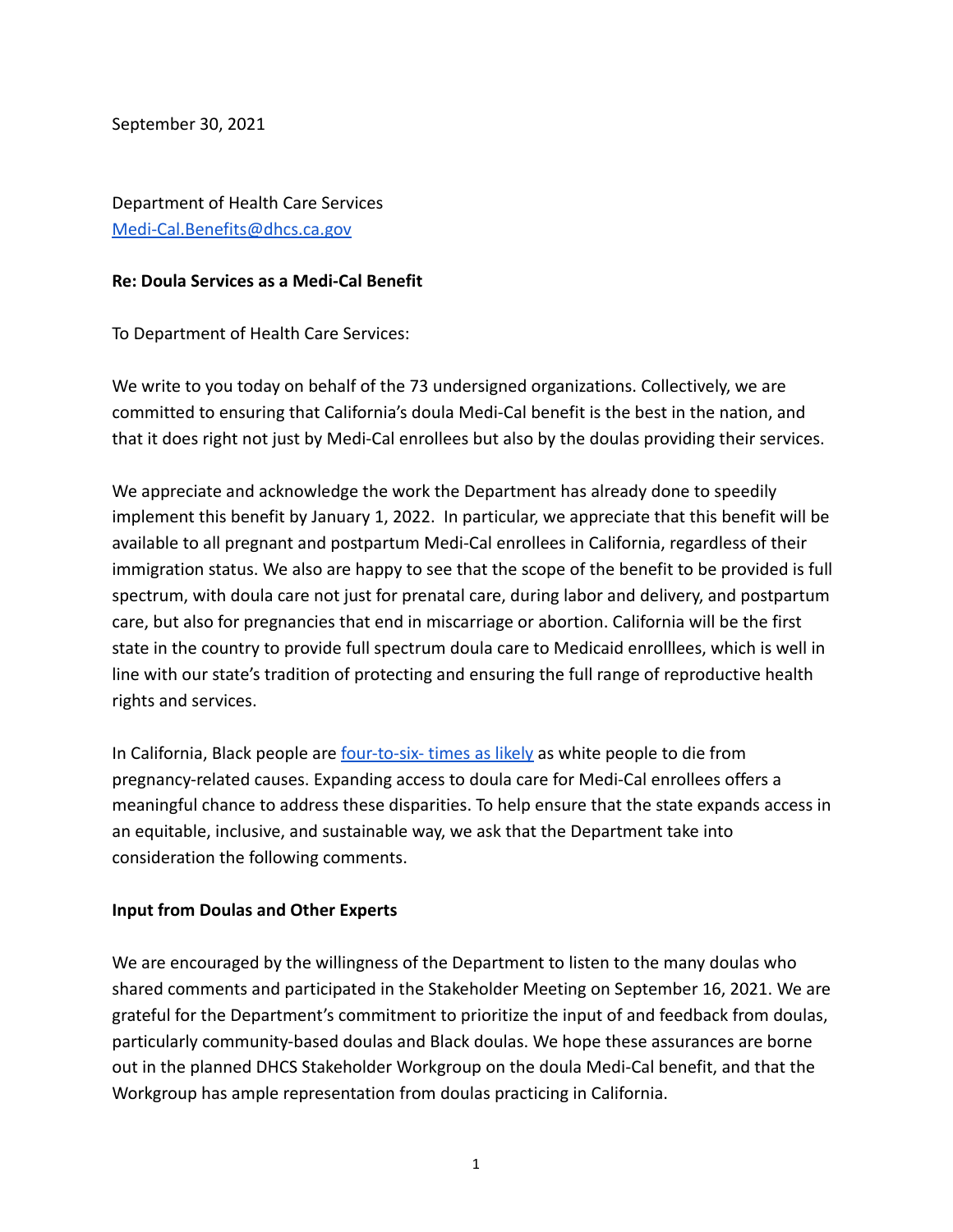Some of those who spoke at the meeting on September 16 are members of the California Coverage for Doula Care Working Group. The Working Group, which is comprised of doulas, maternal health and policy advocates, and other stakeholders, has been meeting regularly since 2018 to discuss, share information, and strategize on expanding access to doula care in the state. In 2020, the Working Group came together to draft proposed language for a statewide doula pilot program. This language ultimately became the legislative language for [AB 2258](https://leginfo.legislature.ca.gov/faces/billTextClient.xhtml?bill_id=201920200AB2258), California's first doula Medi-Cal bill, which was introduced by Assemblymember Eloise Gómez Reyes in February 2020. Unfortunately, when the COVID-19 pandemic hit the next month, AB 2258, like many bills that legislative session, was [held in Committee](https://healthlaw.org/news/california-doula-push-shifts-focus-due-to-covid-19-pandemic/). Earlier this year, the same language drafted by the Working Group was amended and included in SB 65, the California Momnibus, as part of an omnibus bill to address racial disparities in maternal and infant health, and improve perinatal outcomes for pregnant and birthing people across the state.

While the implementing language for the proposed doula Medi-Cal benefit was later amended out of SB 65 when the doula benefit was separately [added to the Governor's final budget,](https://wclp.org/joint-statement-california-budget-invests-in-pregnancy-and-birthing-health-momnibus-bill-can-go-further-to-address-adverse-birth-outcomes-in-ca/) we believe strongly that the language is still critical as guidance for the Department. Specifically, the language was drafted by a consequential group of stakeholders who had come together to synthesize their years of work thinking about and working on expanding access to doula care in the state. This legislative language can be found in [Section 12 of the July 1, 2021 version of the](https://leginfo.legislature.ca.gov/faces/billPdf.xhtml?bill_id=202120220SB65&version=20210SB6595AMD) [bill.](https://leginfo.legislature.ca.gov/faces/billPdf.xhtml?bill_id=202120220SB65&version=20210SB6595AMD)

Additionally, we urge the Department to seek out the input of the many doula Medi-Cal pilot programs across the state. California has had more Medicaid doula pilots than any other state, and is one of the only states with doula pilots set up and run by Medicaid managed care plans. These pilot programs now have in some cases multiple years of experience providing doula care to Medi-Cal enrollees. As such, they have a wealth of knowledge they can share with the Department about challenges, lessons learned, and solutions.

## **Qualifications to Provide Doula Care and Seek Medi-Cal Reimbursement**

We understand that DHCS must ensure some standard that doulas must meet to demonstrate that they have sufficient expertise and competence to provide the necessary care to Medi-Cal enrollees. To the extent possible, we urge the Department to separate these necessary qualifications from a formal certification. While doulas are not licensed professionals, they can and often do seek specific training and certification to provide their services. As was raised by many doulas who shared on the September 16, 2021 Stakeholder Meeting, in many cases the most nationally recognized and well-known doula training and certification organizations are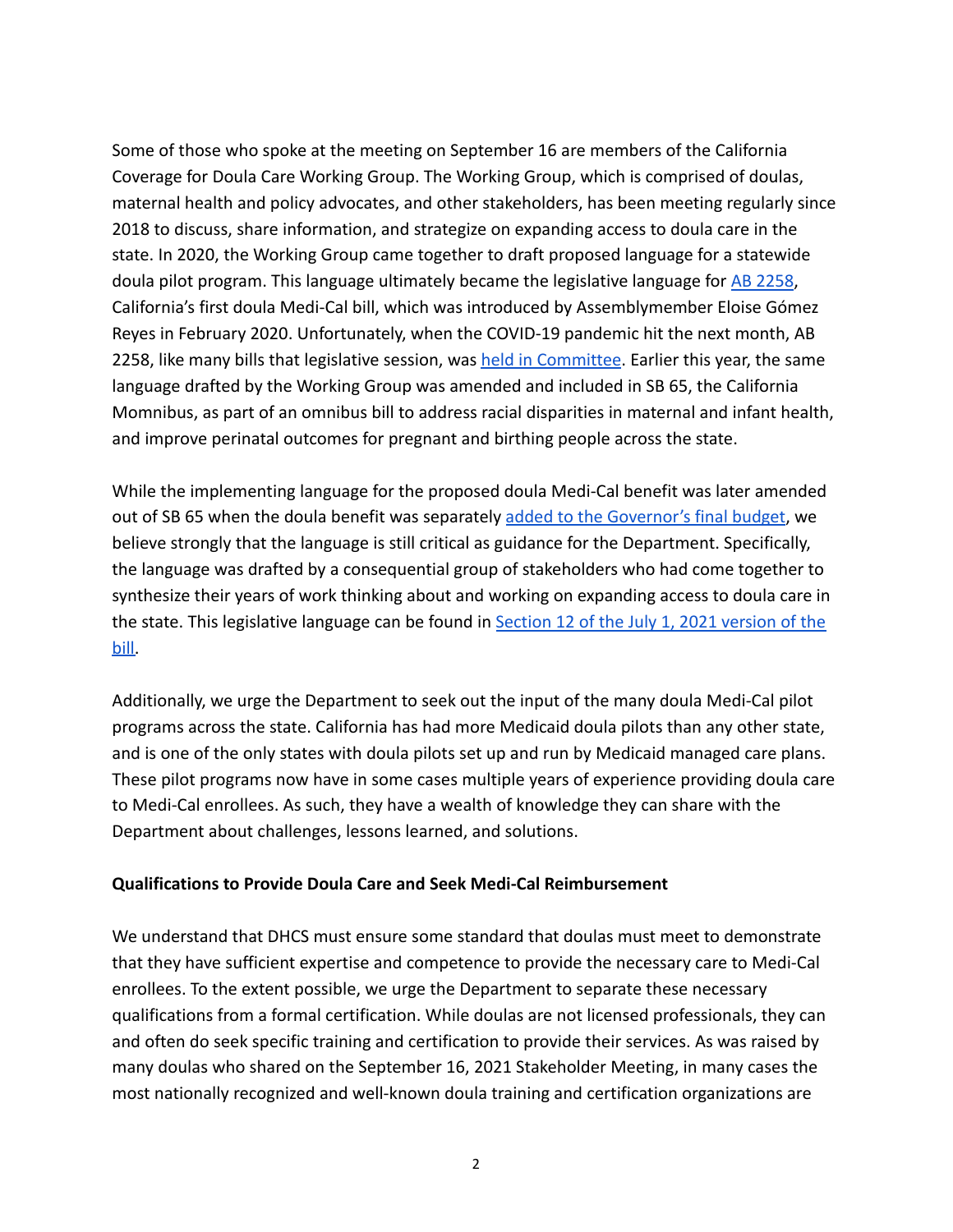precisely not the ones that are suited to prepare doulas to serve Medi-Cal enrollees. Instead, it is often much smaller and more localized community-based doula groups, including Black-led community-based doula groups and community-based doula groups already working with Medi-Cal enrollees, that are [best equipped](https://healthlaw.org/resource/doulareport/) to provide the type of training and support that doulas need to serve the Medi-Cal population.

As such, we urge the Department not to follow in the footsteps of states that have simply drawn up a list of the most nationally recognized and well known doula training and certification organizations and required that in order to be able to be reimbursed for providing doula services in their state, that a doula have a certification from one of these organizations. In order to be inclusive of the wide variety of doula training models and birth worker practices, the Department should be as flexible as possible in its qualifications to be required by the state to seek Medi-Cal reimbursement for providing doula care to Medi-Cal enrollees. As was [originally](https://leginfo.legislature.ca.gov/faces/billPdf.xhtml?bill_id=202120220SB65&version=20210SB6595AMD) [proposed in SB 65,](https://leginfo.legislature.ca.gov/faces/billPdf.xhtml?bill_id=202120220SB65&version=20210SB6595AMD) doulas could be required to meet a set of core competencies to be eligible for Medi-Cal reimbursement. Ideally, the set of core competencies would be developed and recommended by a group of practicing doulas, such as a Doula Advisory Board.

If the Department does decide that doulas can qualify to provide doula care to Medi-Cal enrollees and seek Medi-Cal reimbursement for such based on meeting a set of core competencies, the Department should also make sure to create alternative ways to qualify. For example, doulas with an existing certification or a certain number of years of experience as a doula and number of clients served, might also provide documentation of such in order to qualify to serve Medi-Cal enrollees and seek Medi-Cal reimbursement. This would allow a doula who may have successfully been serving clients for decades to successfully qualify to serve Medi-Cal enrollees, even if they have no ability to prove to the state the training, shadowing, or apprenticeship they may have done many years before. Also, doulas who choose not to seek Medi-Cal reimbursement should be permitted to continue to practice and accept clients on their own, without requiring any qualification by the state.

Additionally, as was also proposed in SB 65, we urge the Department to [create a centralized](https://leginfo.legislature.ca.gov/faces/billPdf.xhtml?bill_id=202120220SB65&version=20210SB6595AMD) [registry](https://leginfo.legislature.ca.gov/faces/billPdf.xhtml?bill_id=202120220SB65&version=20210SB6595AMD) listing all the doulas who have qualified to serve Medi-Cal enrollees and seek Medi-Cal reimbursement. Such a registry should align with existing Medi-Cal provider directories and be searchable by health plan, geographical area, race and ethnicity of the doula, languages spoken by the doula, and any relevant specializations. To ensure notification and dissemination of knowledge about the benefit, Medi-Cal managed care health plans must affirmatively provide information about the availability of doula care in their materials and notices on reproductive and sexual health, family planning, perinatal care, and at each prenatal and postpartum appointment.

3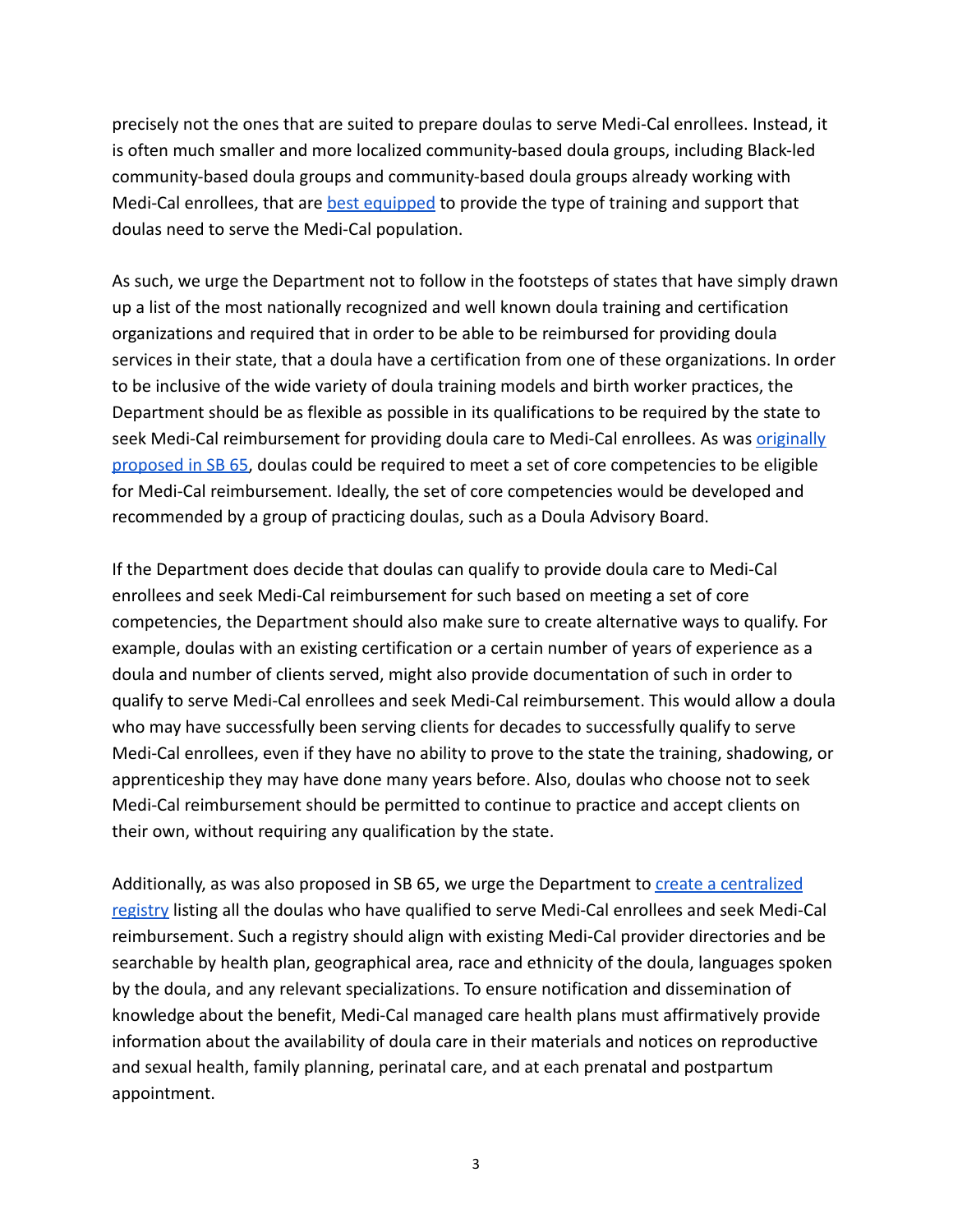### **Preventive Services Recommendation Requirement**

In Minnesota, which has had Medicaid coverage for doula care for the past seven years, the uptake of doula Medicaid services has been abysmally low. From 2014 to March 2020, a total of only [\\$354,000 was spent](https://doulaseriesfootnotes.com/minnesota-data.html) by the State Department of Health Services and by Managed Care Organizations. During that time, doulas supported Medicaid clients through a [total of 850](https://doulaseriesfootnotes.com/minnesota-data.html) [births](https://doulaseriesfootnotes.com/minnesota-data.html). In contrast, some 26,000 individuals give birth in Minnesota while on Medicaid each year. So clearly a vanishingly slim number of Medicaid enrollees in the state have been able to actually access the doula benefit.

One of the key reasons cited as to why the uptake of the doula Medicaid benefit in Minnesota has been so low, has been the difficulty navigating [what was known as the "supervision"](https://www.washingtonpost.com/graphics/2021/the-lily/using-a-doula-minnesota/) [requirement](https://www.washingtonpost.com/graphics/2021/the-lily/using-a-doula-minnesota/). Not many Medicaid providers have been willing to "supervise" doulas, and doulas themselves are not always able to find or make a viable connection with an existing licensed Medicaid provider. We believe California would do well to learn from the lessons of Minnesota.

Accordingly, we urge the Department to be as creative and flexible as possible in its implementation of the requirement, pursuant to 42 C.F.R. Section 440.130(c), that doula services provided as preventive services must be "recommended" by a licensed Medicaid provider. We also note that both [New Jersey](https://www.medicaid.gov/Medicaid/spa/downloads/NJ-20-0011.pdf) and [Virginia](https://www.dmas.virginia.gov/media/3791/spa-21-013-doula-services.pdf) submitted State Plan Amendments to cover doula services as preventive services, and in neither instance has the state gone into detail about the nature of the recommendation that will be required. New Jersey's State Plan Amendment was approved in February 2021. Virginia's SPA was just submitted on August 24, 2021 and is still pending approval.

It is our understanding that in order to fulfill the preventive services requirement, it is only necessary that the benefit be recommended by a licensed Medicaid provider, and not that the licensed Medicaid provider provide direct supervision of the doula and their services. This was a point of confusion for many on the September 16, 2021 call, and caused a great deal of anxiety for doulas, who thought that in order to serve Medi-Cal enrollees they would have to suddenly be beholden and report to health care providers. For doulas, who see the pregnant or postpartum person as their client and who they are ultimately responsible for, to be directly supervised by or reliant on their client's OB or midwife in order to get paid, would raise an impermissible conflict of interest.

To address this concern and still meet the preventive services recommendation as is required to receive federal financial participation, the Department could allow community-based doula

4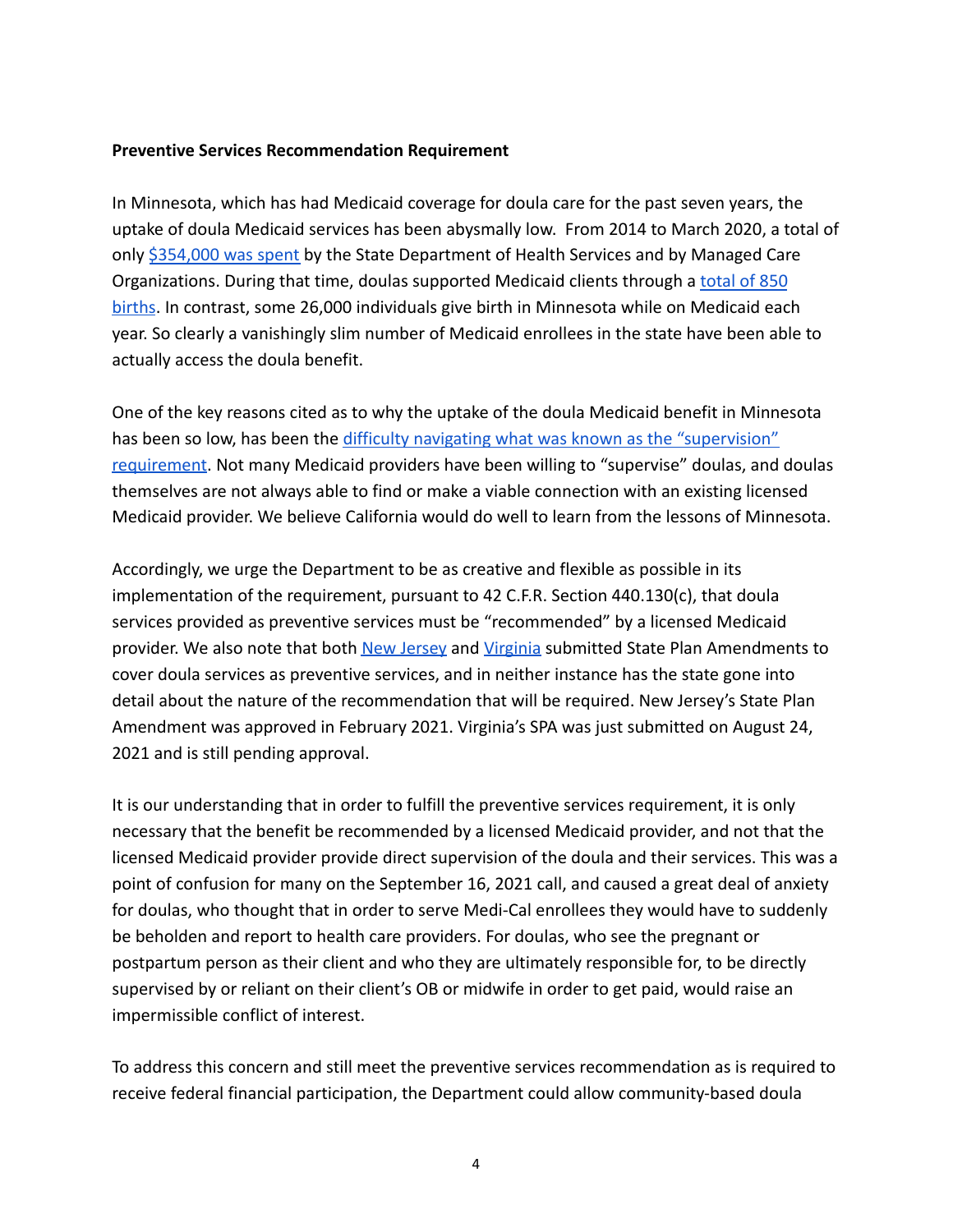groups, doula groups and collectives, and other third party entities, to have a licensed Medicaid provider on staff who fulfills the supervision requirements under federal law. A wide range of licensed Medicaid providers could also be empowered to fulfill the supervision requirement, including physicians, nurse practitioners, nurse midwives, certified midwives, licensed midwives, and licensed social workers. Finally, managed care plans may be able to play a role here both in the outreach to the enrollees about the availability of doulas and in allowing enrollees to be directly referred to a doula simply by calling a doula referral line staffed by a licensed professional.

#### **Equitable and Sustainable Reimbursement**

We understand that the Department has a specific division that handles the issue of fees and reimbursement rates. However, since an fair and equitable reimbursement rate is absolutely critical to the success of a potential doula Medi-Cal benefit, we feel compelled to raise some key concerns here.

Medi-Cal coverage for doula care has the potential to [address racial disparities](https://healthlaw.org/wp-content/uploads/2020/04/DoulasRacialDisparity_4.16.2020.pdf) in maternal care, particularly for Black pregnant and postpartum people. It also has the potential to help reduce overall maternal care spending on unnecessary medical procedures and pregnancy complications. Yet doulas cannot on their own eliminate the individual, institutional, and structural racism in the health care system. Already, the profession experiences higher than usual rates of turnover and burnout. In order to adequately support pregnant and postpartum Medi-Cal enrollees who receive this benefit, we must also support the doulas who provide care to them. The reimbursement rate provided to doulas serving Medi-Cal enrollees must provide a [sustainable living wage,](https://healthlaw.org/wp-content/uploads/2020/04/DoulasLivingWage_4.16.2020.pdf) while taking into account the number of clients that a doula can realistically serve in any given month or set time period. Only then can we be assured that the doula care provided to Medi-Cal enrollees is sustainable, equitable, and inclusive.

It is particularly critical that the reimbursement rate for doulas providing services to Medi-Cal enrollees [not be benchmarked](https://everymothercounts.org/wp-content/uploads/2019/03/Advancing-Birth-Justice-CBD-Models-as-Std-of-Care-3-25-19.pdf) to either physician or midwifery payments, as the services provided by doulas and the nature of their work is fundamentally different. Specifically, community-based doulas [spend a great deal more time](https://everymothercounts.org/wp-content/uploads/2019/03/Advancing-Birth-Justice-CBD-Models-as-Std-of-Care-3-25-19.pdf) with their clients than OBs or midwives. As such, the nature of their work and the number of clients they can realistically take on at any given time is very different. Their compensation should reflect as much.

As many doulas will now be able to receive reimbursement for their services through Medi-Cal, it is imperative that the reimbursement process is not prohibitively difficult. DHCS should work to design a program that is sustainable for individual doulas who will be managing the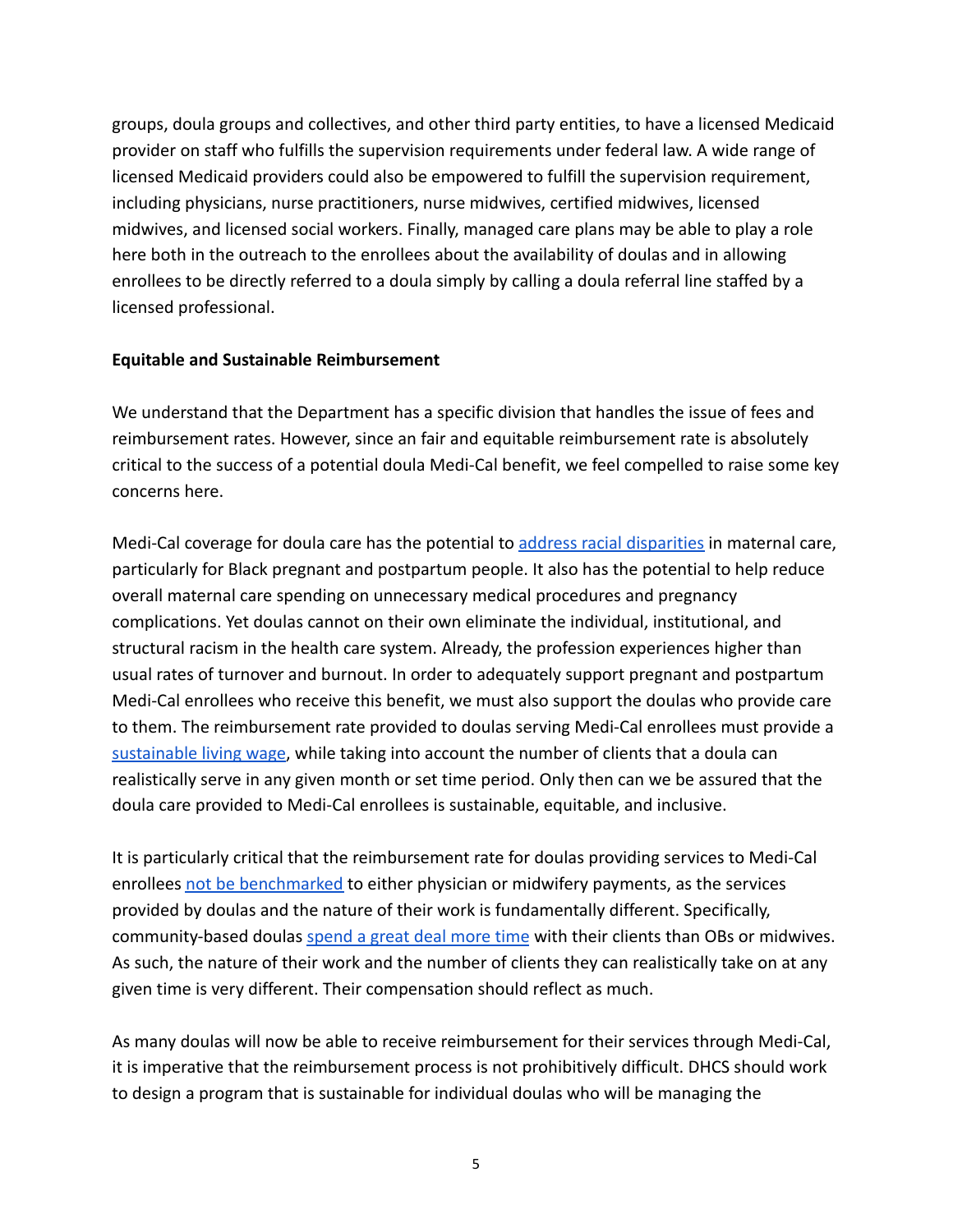reimbursement process alone, as well as doula collectives who may have a centralized method for managing the process. The process for receiving reimbursement should also be timely to support doula work as a full-time and sustainable career option. Reimbursement delays would be detrimental to the sustainability of doula care for Medi-Cal enrollees.

We also urge the Department to build off of existing services in contemplating reimbursement models. Some community-based doula groups are already partially funded, but by combining these funds with Medicaid funds they may be able to staff up to help meet the significant demand for doulas. Clinics may be able to contract with doulas on their own or in coordination with Comprehensive Perinatal Services Programs. Because there are fewer doulas than needed, the Department should think creatively about how to leverage the resources that are there and not dissuade doulas from participating with a one-size fits all payment model.

# **In Conclusion**

Those of us who have experienced the care and support of a doula know very well the life-changing and life-saving work that they do. We are all thrilled that full spectrum doula care will soon be available to all pregnant and postpartum Medi-Cal enrollees. Fully half of all births in California are funded by Medi-Cal. As such, this benefit stands to impact the lives of tens of thousands of individuals and families across the state. We know California has a chance here to craft a benefit that is truly equitable, sustainable, and inclusive for all individuals involved, and we are eager and ready to work with the Department to make this happen.

## Sincerely,

Co-Sponsors of SB 65, California Momnibus *Black Women for Wellness Action Project California Nurse-Midwives Association March of Dimes NARAL Pro-Choice California National Health Law Program Western Center on Law and Poverty Women's Foundation of California |Dr. Beatriz María Solís Policy Institute*

2020 Mom ACCESS REPRODUCTIVE JUSTICE ACLU California Action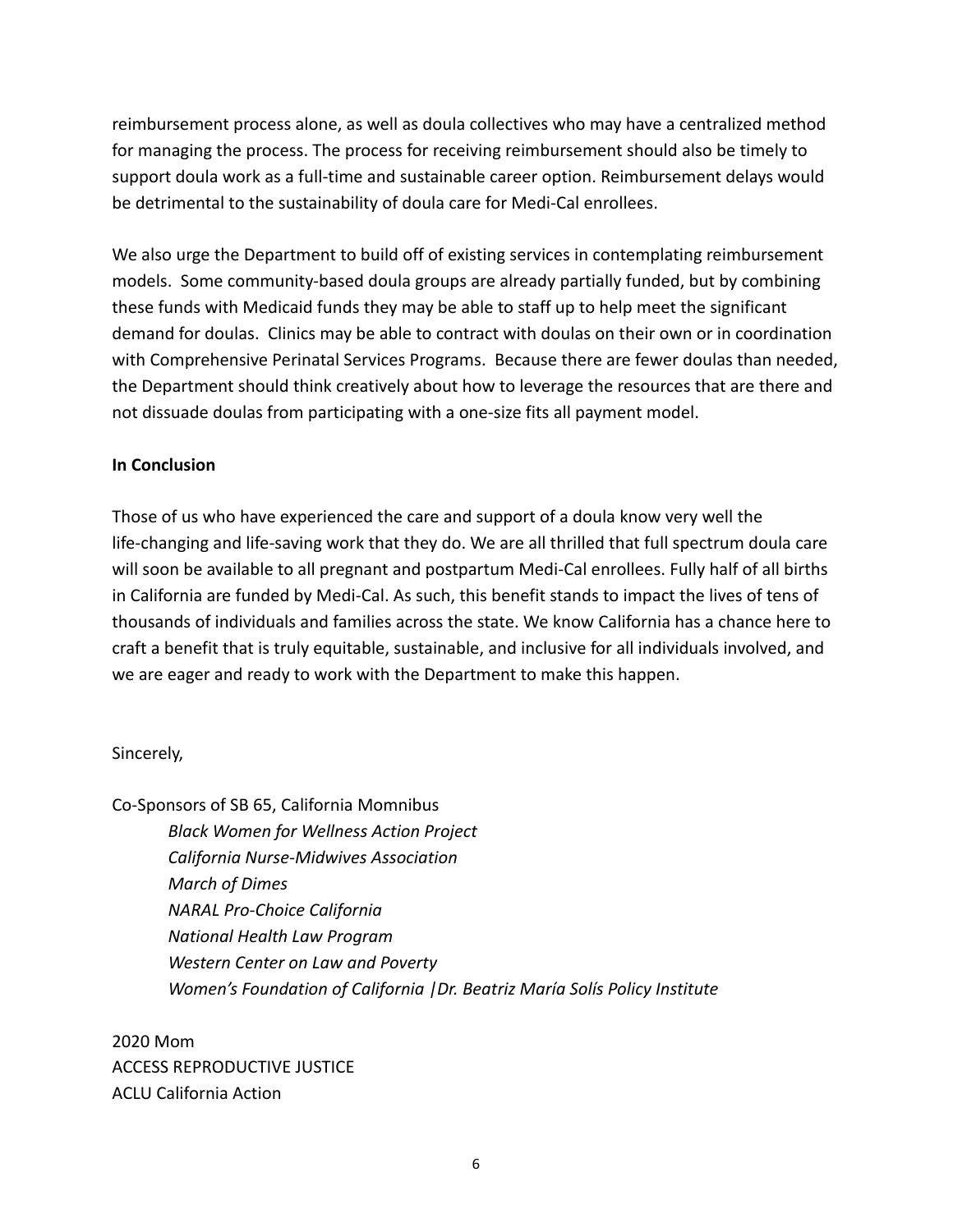API Equality-LA

- Asian Resources, Inc
- Birth Fusion Childbirth Services
- Birth In Color RVA
- BLACK Wellness & Prosperity Center
- Black Women Birthing Justice
- Black Women for Wellness
- BreastfeedLA
- California Black Health Network
- California Healthy Nail Salon Collaborative
- California Immigrant Policy Center
- California Latinas for Reproductive Justice
- California Pan-Ethnic Health Network
- California Preterm Birth Initiative
- California Rural Legal Assistance Foundation (CRLA Foundation)
- Center on Reproductive Rights & Justice (CRRJ) at Berkeley Law
- Children Now
- Cornerstone Doula Training
- Disability Rights California
- Disability Rights Education and Defense Fund (DREDF)
- Diversity Uplifts Inc.
- DONA International
- Doulas Telar Org
- Every Mother Counts
- Expecting Justice
- First 5 Association of California
- First 5 LA
- Frontline Doulas
- Happy Mama Healthy Baby Alliance
- Health Access
- **HFART**
- HOMME Lab
- Indian River County Healthy Start Coalition
- Letthemflourish
- LOOM
- Los Angeles County Department of Public Health
- Makayla Symonne's LLC
- Maternal and Child Health Access